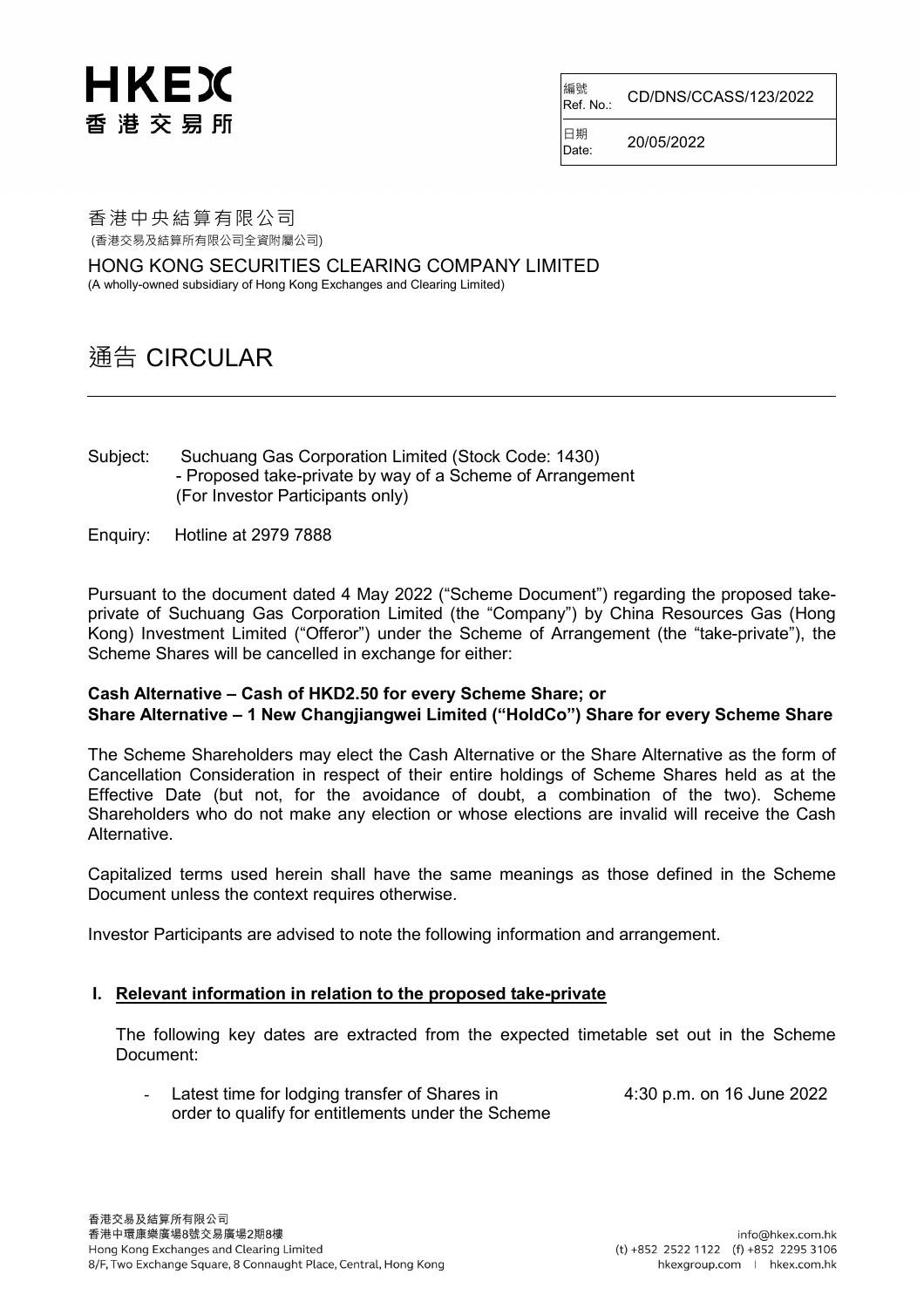# **HKEX** 香港交易所

|                | Scheme Record Date                                                                                                        | 17 June 2022              |
|----------------|---------------------------------------------------------------------------------------------------------------------------|---------------------------|
|                | Effective Date                                                                                                            | 12 July 2022              |
| $\blacksquare$ | Expected withdrawal of the listing of<br>Shares on the Stock Exchange becoming effective                                  | 9:00 a.m. on 14 July 2022 |
|                | Latest time to despatch cheques for cash entitlements<br>and share certificates for share entitlement<br>under the Scheme | on or before 21 July 2022 |

#### **II. Arrangement of HKSCC for the proposed take-private**

In order to be qualified for the entitlements under the Scheme of Arrangement through CCASS, the latest time for accepting Shares deposited to the CCASS Depository by Investor Participants is 12:00 noon on 16 June 2022. If Investor Participants do not want to receive the entitlements through CCASS, the latest time for accepting Shares withdrawn from the CCASS Depository is 2:00 p.m. on 16 June 2022. The latest time for lodging transfers of the Shares at the Share Registrar is 4:30 p.m. on 16 June 2022.

No action would be required if Investor Participants elect Cash Alternative.

Investor Participants who elect Share Alternative should sign and return a prescribed Election Form for Share Alternative (For Investor Participants Only) (Appendix 1) (the "Form") to HKSCC at 1/F, One & Two Exchange Square, 8 Connaught Place, Central, Hong Kong not later than **5:00 p.m. on 24 June 2022** (the "Stipulated Deadline"). Failure to submit the said Form in original and/or the Form has not been fully completed or has been completed incorrectly, the relevant Investor Participants will receive Cash Alternative.

Each Investor Participant should return ONE Form only to HKSCC.

Investor Participants' holding in the Company's Shares will be removed from CCASS **at the day-end of 13 July 2022**, subject to the Scheme of Arrangement becoming effective.

## **III. Investor Participant Activity Statement**

Investor Participants may refer to their Investor Participant Activity Statements for the payment of Cash Alternative on the payable date, tentatively on 21 July 2022. HoldCo Shares will be credited to relevant Investor Participants' stock accounts after receipt of the confirmation of the quantity of share election and share certificates from the share registrar. Separate advices will be issued to the relevant Investor Participants who have validly elected to receive Share Alternative.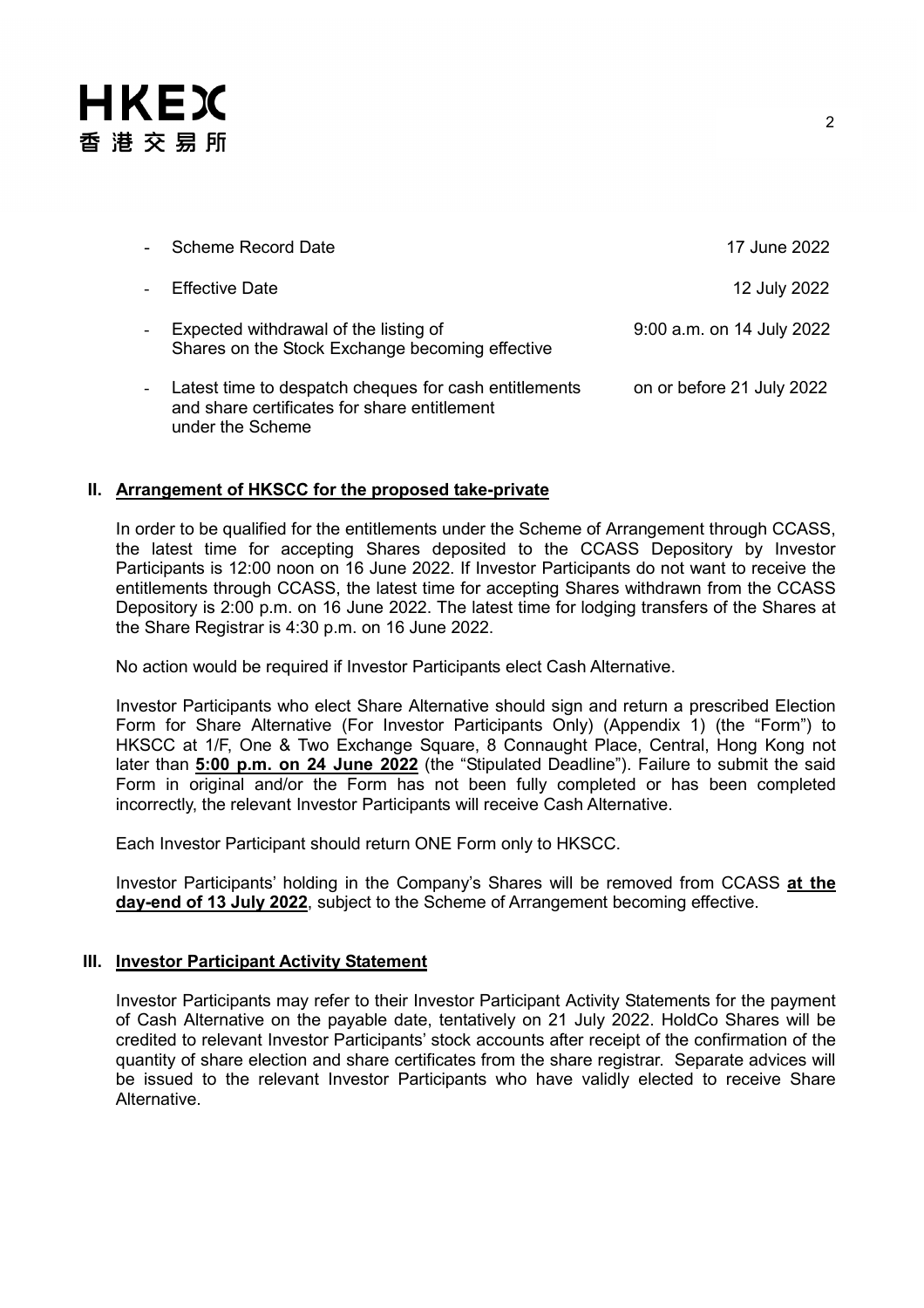

#### **IV. Share Certificates of HoldCo**

Upon the Scheme of Arrangement becoming effective, the share certificates of HoldCo will be issued in the name of "HKSCC Nominees Limited" in respect of the Share Alternative elected by HKSCC on behalf of the relevant Investor Participants. HoldCo is not listed on any stock exchange and will not be admitted into CCASS as Eligible Securities. As such, HKSCC **will not** provide any nominee services to Investor Participants in respect of the HoldCo Shares. Investor Participants should withdraw their HoldCo share certificates from CCASS after distribution. HKSCC will inform the Investor Participants when the HoldCo share certificates are ready for withdrawal.

Investor Participants are also advised to immediately re-register the HoldCo share certificates into their own names in order to receive issuer's announcements, circulars and/or future entitlement distribution, if any.

The registered agent for the HoldCo Shares is Conyers Trust Company (BVI) Limited ("Conyers"). Investor Participants may contact Conyers at +852 2842 9516 or 29/F, One Exchange Square, 8 Connaught Place, Central, Hong Kong for information regarding the share-registration process .

## **V. Action to be taken by the Account Holders[1](#page-2-0)**

**In accordance with the Scheme document's requirement, the company requires Account Holder i.e. you / your company to file Account Holder Form and KYC Documents (the requirement is described in the Scheme Document dated 4 May 2022) to the Share Registrar directly for election of Share Alternative. Failure to fulfil this requirement will invalidate the election for share alternative.**

As each investor should only be able to elect one form of the Cancellation Consideration, Account Holders whose all or some Scheme Shares are deposited in CCASS should note the measure as set out in the section (the "Single Consideration Election Measure") of the scheme document. The purpose of such measure is to identify the Beneficial Owners who are electing for the Share Alternative and to eliminate such investors who have elected for both the Cash Alternative and Share Alternative from receiving the Share Alternative.

*Please note the requirement to file Account Holder Form and KYC Documents is not requested by HKSCC and HKSCC Nominees Limited. If you / your company have any questions concerning such requirement and the procedures required in connection with the Single Consideration Election Measure and the requirement of KYC Documents as set out in the Scheme Document, please call the hotline of the Share Registrar, Tricor Investor Services Limited, at +852 2980 1333 between 9:00 a.m. and 4:30 p.m. on Monday to Friday, excluding public holidays in Hong Kong.*

<span id="page-2-0"></span> $1$  a person who (a) is interested in Scheme Share(s) with all or some of the Scheme Share(s) being deposited in CCASS and registered under the name of HKSCC Nominees and (b) has maintained an account (or accounts) with CCASS Participant(s) to hold such Scheme Share(s) or is interested in such Scheme Share(s) as a CCASS Investor Participant.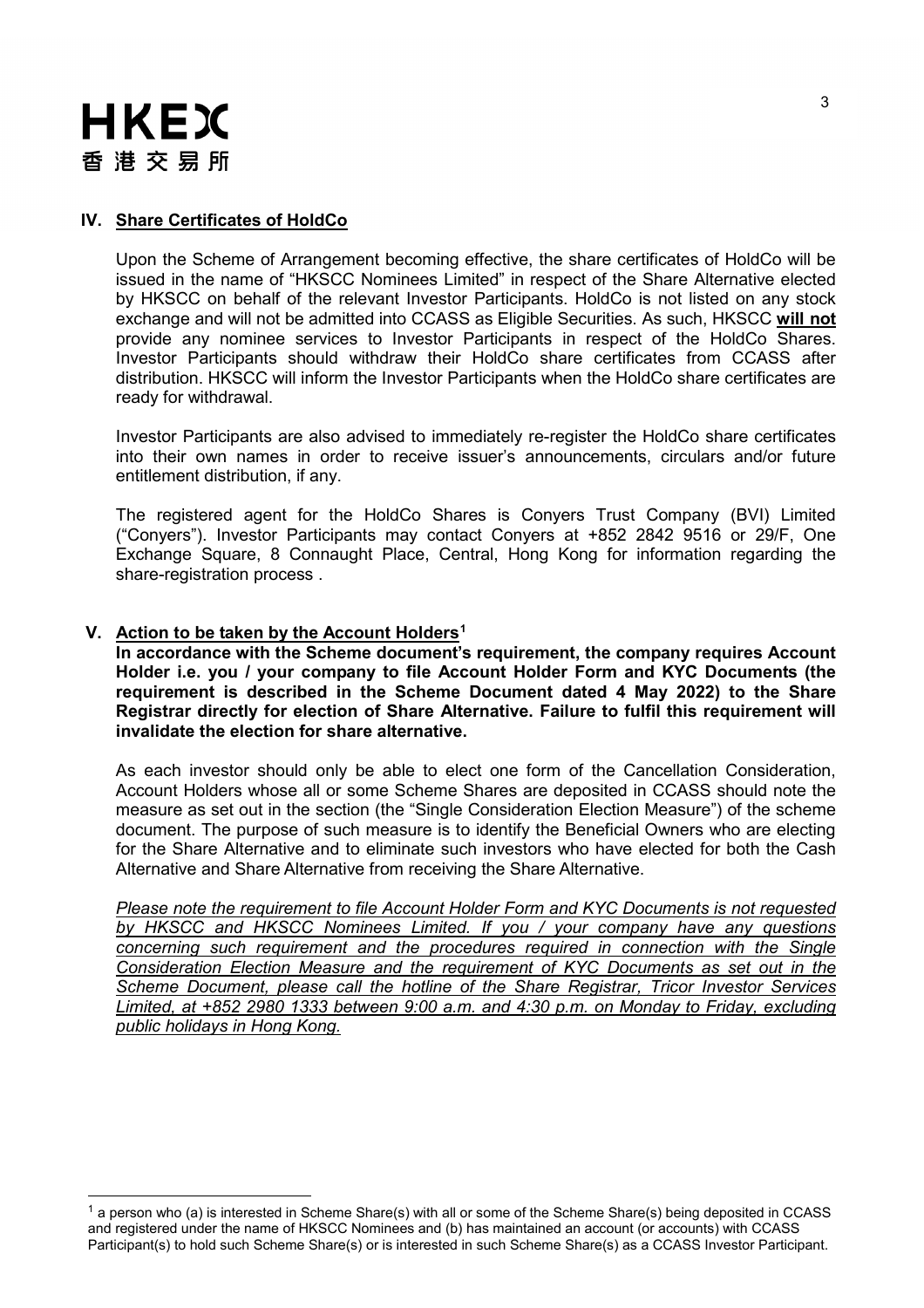

Save as otherwise provided in the Scheme Document or in the Account Holder Form, an Account Holder who holds all or part of the Scheme Shares which such Account Holder is interested in through CCASS and wishes to elect for the Share Alternative in respect of all the Scheme Shares which such Account Holder hold or is (or, if the Account Holder is a nominee or custodian, a Beneficial Owner is) interested in as at 17 June 2022 (the "Confirmation Date") must, in respect of such Scheme Shares held through CCASS:

- 1. submit his/her/its election instruction to CCASS on or before CCASS deadline for the purpose of electing the Share Alternative; and
- 2. complete, sign and return, no later than 4:30 p.m. on 28 June 2022 (the "Form Cut-off Time"), both (i) a copy of the Account Holder Form and KYC Documents to the Company's Share Registrar to is-suchuang\_election@hk.tricorglobal.com and (ii) the original of the Account Holder Form and KYC Documents to the Company's Share Registrar at Level 54, Hopewell Centre, 183 Queen's Road East, Hong Kong.

The Account Holder Form can be downloaded from the website of the Company at <http://www.suchuanggas.com/> or HKEX website at [https://www.hkexnews.hk](https://www.hkexnews.hk/) and you may complete a print-out version of the Account Holder Form (or any Continuation Pages) for submission to the Company's Share Registrar. The requirement of KYC Documents can be referred to the Scheme Document dated 4 May 2022 for details.

For details about the proposed take-private, Investor Participants are encouraged to read the Company's Scheme Document which is available on HKEX website [\(https://www.hkexnews.hk\)](https://www.hkexnews.hk/).

Wil Tang Vice President Depository and Nominee Services

*This circular has been issued in the English language with a separate Chinese language translation. If there is any conflict in the circulars between the meaning of Chinese words or terms in the Chinese language version and English words in the English language version, the meaning of the English words shall prevail.*